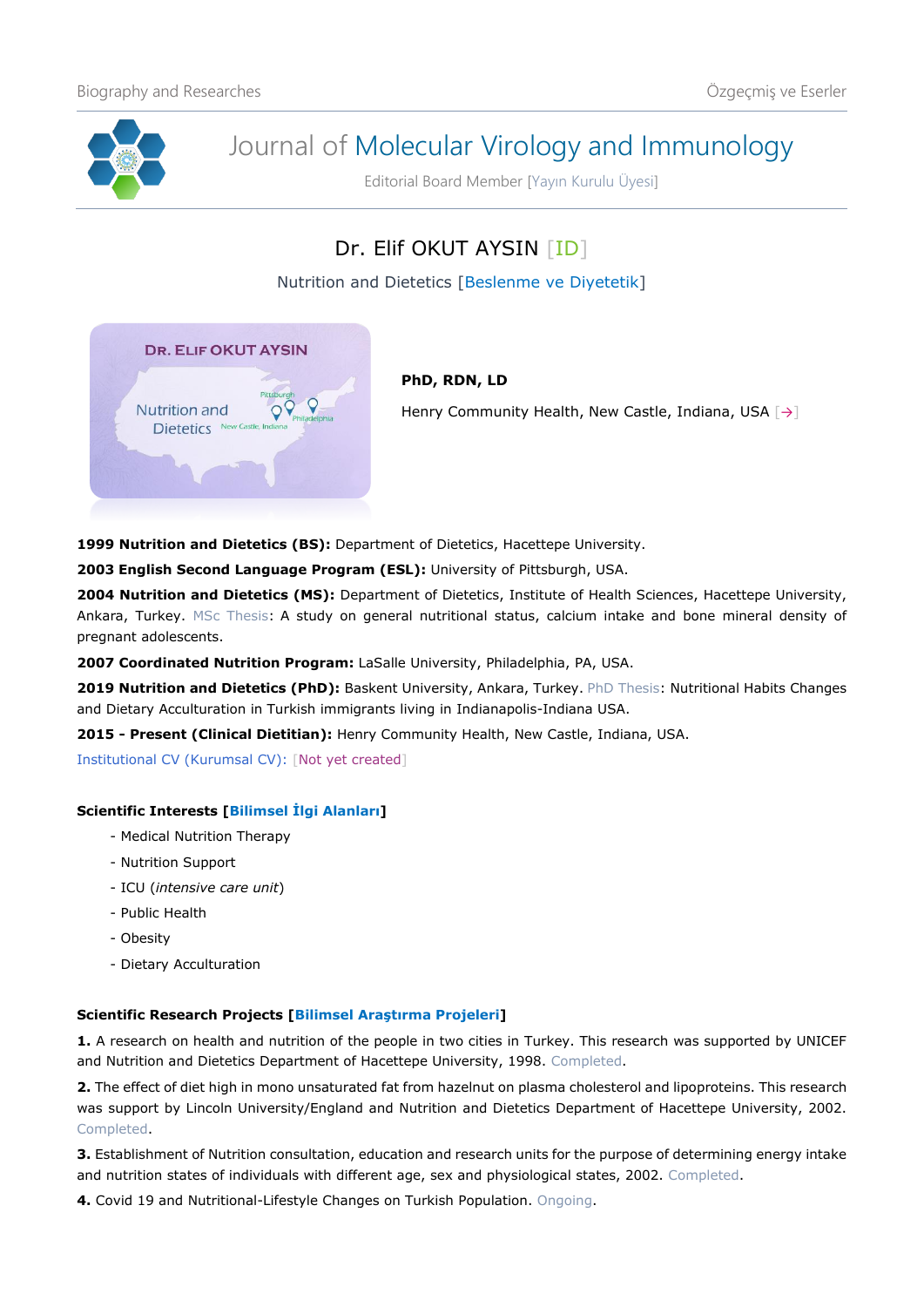#### **Research and Articles [Araştırma ve Makaleler]**

**1.** Mercanligil SM, Arslan P, Alasalvar C, Okut E, Akgül E, Pinar A, Geyik PO, Tokgözoğlu L, Shahidi F. Effects of hazelnut-enriched diet on plasma cholesterol and lipoprotein profiles in hypercholesterolemic adult men. Eur J Clin Nutr. 2007 Feb;61(2):212-20. [\[Crossref\]](https://doi.org/10.1038/sj.ejcn.1602518) [\[PMED\]](https://pubmed.ncbi.nlm.nih.gov/16969381/)

**2.** Aysin B, Aysin E. Effect of respiration in heart rate variability (HRV) analysis. Conf Proc IEEE Eng Med Biol Soc. 2006; 2006: 1776-9. [\[Crossref\]](https://doi.org/10.1109/IEMBS.2006.260773) [\[PMED\]](https://pubmed.ncbi.nlm.nih.gov/17946068/)

**3.** Aysin B, Colombo J, Aysin E. Comparison of HRV analysis methods during orthostatic challenge: HRV with respiration or without? Annu Int Conf IEEE Eng Med Biol Soc. 2007; 2007: 5047-50. [\[Crossref\]](https://doi.org/10.1109/IEMBS.2007.4353474) [\[PMED\]](https://pubmed.ncbi.nlm.nih.gov/18003140/)

**4.** Okut Aysin E, Kiziltan G. Cultural Change of Nutrition and Dietary Habits. Health and Public, 2020: 30(2):3-10.  $[SvT]$  $[SvT]$ 

**5.** Urhan M, Okut Aysin E. Nutritional and health behaviour predictors of the weight gain during the COVID-19 pandemic. Eur J Nutr 2022: 1-10. [Epub ahead of print] [\[Crossref\]](https://doi.org/10.1007/s00394-022-02862-7) [\[PMED\]](https://pubmed.ncbi.nlm.nih.gov/35322334/)

#### **Book Chapters [Kitap Bölümleri]**

**-**

#### **Published Abstracts, Conference Proceedings, and Conference Talks [Bildiriler ve Davetli Konuşmalar]**

**1.** Arslan P., Bilgic P., Aysin O.E., Cevikbilen T. Importance and coordination of food and nutrition works during natural disasters. World Food Day Panel Book, Ankara, Turkey March 2002.

**2.** Samur G.,Yıldız E., Gökmen Ö. H., Kuyumcu A., Akbulut G., Aysin O. E., Arslan P. The obesity prevalence of different socio-economic status of adult women living in Ankara. IV. International Nutrition and Dietetics Congress. 2-5 April 2003 Antalya, Turkey.

**3.** Aysin E, Nonogaki K, Lowe M. (Oral Presentation). A potential new indicator of weight gain: autonomic nervous system activity (ANSA). Society for the Study of Ingestive Behavior Annual Meeting. Naples, Florida USA, July 18- 22, 2006. (Abstract/Appetite. 2006, (46): 337-394).

**4.** Colombo J, Aysin E, Aysin B, Iffrig K, Vinik AI. Common Therapies Can Correct Autonomic Dysfunctions Associated with Symptoms of Vertigo from Orthostasis. Diabetes. Jun2007 Supplement 1, Vol. 56, pA568-A568.

**5.** Aysin B, Aysin E, Colombo J, Vinik A. Diabetes may accelerate the onset of orthostasis. Diabetes Technology Society Meeting, Atlanta, GA. 6thAnnual Diabetes Technology Meeting, November 2 – 4, 2006

**6.** Aysin B, Colombo J, Aysin E. Comparison of HRV analysis methods during Orthostatic Challenge: HRV with respiration or without? The 29th Annual International Conference of the IEEE Engineering in Medicine and Biology Society, Lyon, France 2007.

**7.** Arora R, Aysin E, Aysin B, Colombo J. Therapeutic Implications of Sympathetic Stimulus in Orthostatic Patients: Measured by Spectral Domain Analysis. Circulation. 2007;116:II\_747 (American Heart Association Conference)

**8.** Nutrition and Dietetics Days - Postgraduate Training Courses, 2015, Ankara Turkey. Registered Dietitian Nutritionist Education in the USA. [Conference Talk, Davetli Konuşmacı]

**9.** Eastern Mediterranean University, 2018, Cyprus. How Became a Registered Dietitian Nutritionist in the USA. [Conference Talk, Davetli Konuşmacı]

10. Bezmialem University, 2018, Istanbul Turkey. Obesity [Conference Talk, Davetli Konuşmacı]

**11.** International Healthy Nutrition Congress, 2019, Ankara Turkey. Is Microbiota Effective in the Development of Endocrine Diseases?. [Conference Talk, Davetli Konuşmacı]

**12.** Aysin E, Kiziltan G. (Poster) Determining the Cultural Change in the Nutritional Habits of Turkish Immigrants Living in the Indianapolis-Indiana, USA. FNCE Online 2020, October 17-20, 2020.

**13.** 57th National Diabetes Metabolism and Nutritional Diseases Congress, 1-5 June 2021, Bodrum Turkey. Body Weight and Diabetes Management during the Covid-19. [Conference Talk, Davetli Konuşmacı]

**14.** Aysin E, Urhan M. (Poster) Dramatic Increase in Dietary Supplement Use During Covid-19. American Society of Nutrition Conference, Nutrition Live Online 2021, June 7-10, 2021.